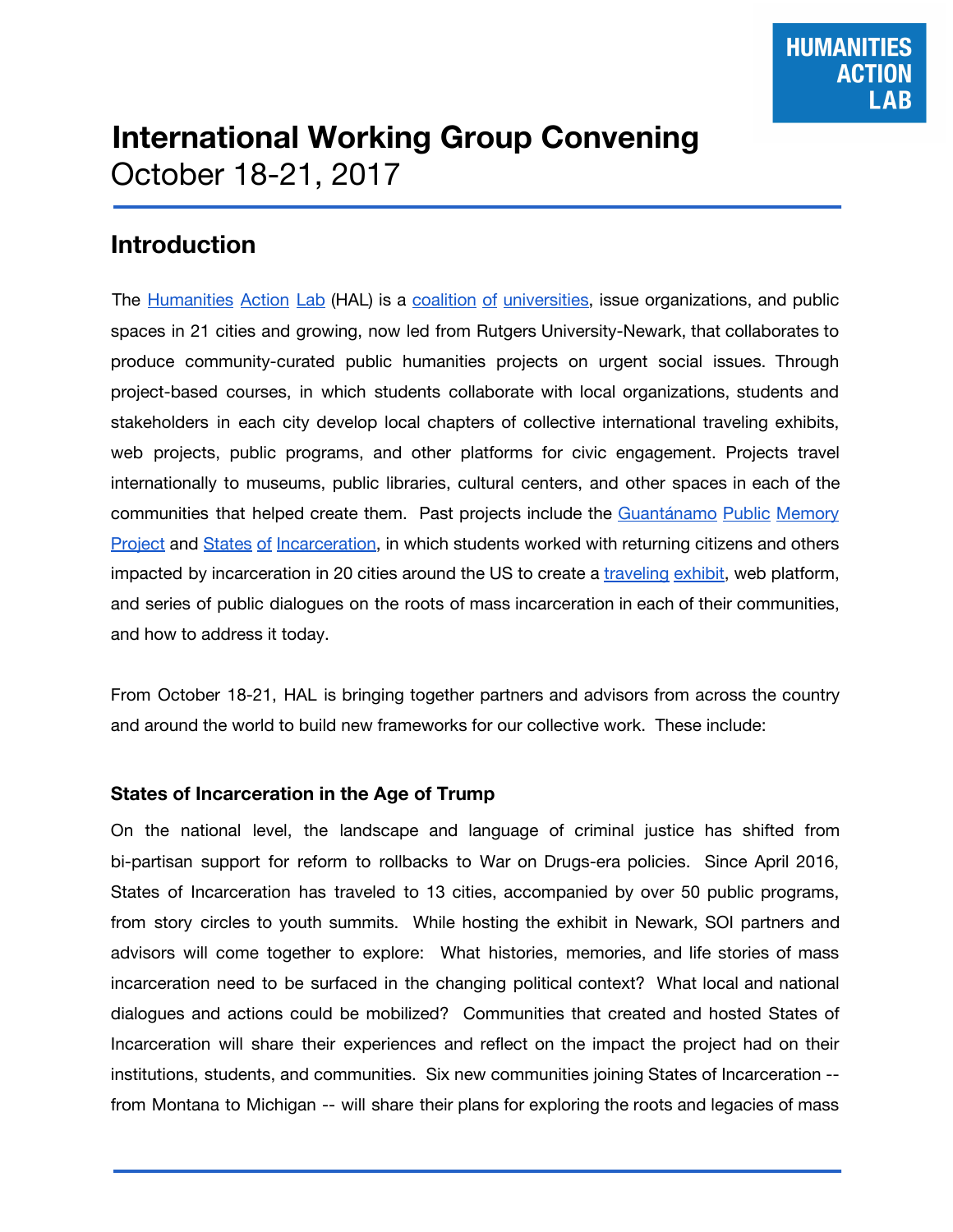incarceration in their locality. These communities are represented by new types of educational institutions, including community colleges and HBCUs, partnering with youth in detention, older "lifers", and returning citizens. Together, the entire national SOI community will reflect on how to strengthen the project moving forward and engage greater numbers and diversity of participants.

#### **New Initiative on Migration and Environmental/Climate Justice**

Around the world, mayors, governors, and even university presidents are creating coalitions of oppositional spaces: cities, states, and campuses offering safe havens from their national governments' xenophobic policies, and from the ravages of climate change. For HAL's first international project, to launch in the fall of 2019, partners from the US, Europe, Latin America, and South Africa will explore local histories of sites that have been transformed by two intertwined issues in the "sanctuary" movement -- migration and environmental/climate change -- and offer visions for confronting their legacies. Tracing local histories of migration and environmental/climate injustice -- as well as creative "sanctuary" responses -- can bring new voices and perspectives to either critique or support existing translocal responses, as well as envision new ones (see initial project [overview\)](https://drive.google.com/open?id=1j1bo-gHKukK7Wn5NYGp5zWB2JQ_xuw9xI0kU-f8IVlg). To plan this international public humanities project, HAL is bringing together college/university partners, national and local scholars, advocates, policy experts, artists, and other leaders on the issue. Together, this working group will share local histories, explore common and divergent roots, and identify shared visions for the future. The group will emerge with goals and pedagogical principles, a collective historical framework, design directions, and possible local stories, as the first step in planning this collective traveling exhibit, curriculum, web platform, and series of local actions.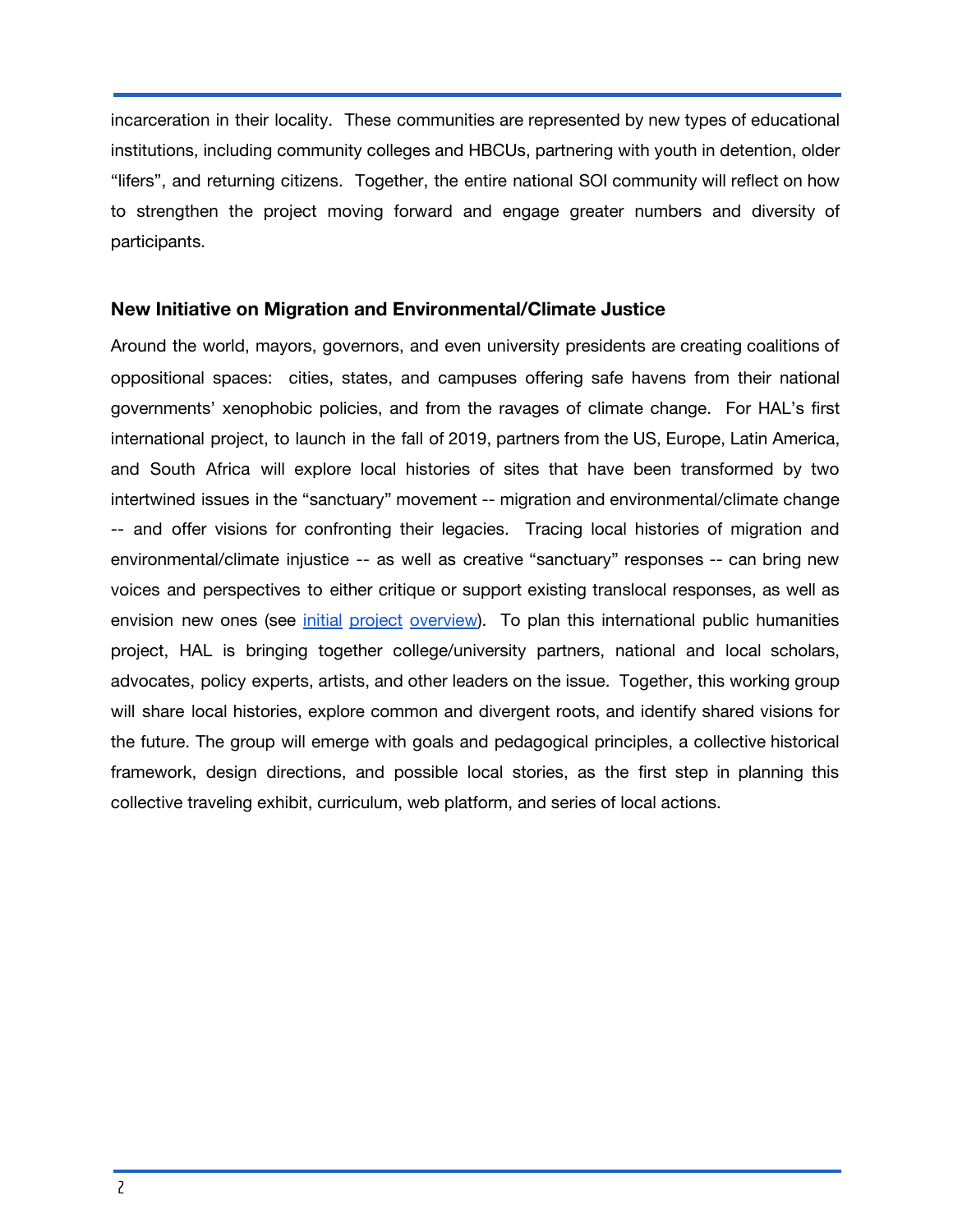# **Working Group Participants**

## *States of Incarceration*

| Chris Agans, Director of Transitions, NJ-STEP (Scholarship and Transformative Education in<br>Prisons)                                                      |
|-------------------------------------------------------------------------------------------------------------------------------------------------------------|
| Piper Anderson, Founder and Chief Creative Strategist, Create Forward                                                                                       |
| Marisa Brown, Assistant Director of Programs, John Nicholas Brown Center for Public<br>Humanities, Brown University                                         |
| Christina Dawkins, Director, Office of Civic Engagement and Social Justice, The New School<br>Ronald Day, Associate Vice President, Fortune Society         |
| Analiese De Saw, Art Teacher, Travis Hill School, New Orleans Juvenile Detention Center                                                                     |
| Jordana Dym, Professor of History, Skidmore College                                                                                                         |
| Tim Eatman, Dean of the Honors Living-Learning Community and Associate Professor of Urban                                                                   |
| Education, Rutgers University-Newark                                                                                                                        |
| Julia Foulkes, Professor of History, New School for Public Engagement                                                                                       |
| LaShawn Harris, Associate Professor of History, Michigan State University                                                                                   |
| Taja-Nia Henderson, Professor of Law, Rutgers University-Newark                                                                                             |
| Kenneth Jerome Holly, Organizer and Operations Manager, Neighbors for Better                                                                                |
| Neighborhoods                                                                                                                                               |
| Laura Holzman, Assistant Professor and Public Scholar of Curatorial Practices, Indiana                                                                      |
| University-Purdue University Indianapolis                                                                                                                   |
| Jessica Johnson, Outreach Director, History Department, University of Massachusetts,                                                                        |
| Amherst                                                                                                                                                     |
| Ross Jordan, Curatorial Manager, Jane Addams Hull-House Museum                                                                                              |
| Sarah Kahn, Executive Director, Free Verse Project                                                                                                          |
| Katie Kane, Associate Professor of English, University of Montana                                                                                           |
| Robin Kirk, Lecturer in Cultural Anthropology and Faculty Co-Chair of the Duke Human Rights<br>Center at the Franklin Humanities Institute, Duke University |
| Liz Kryder-Reid, Professor of Anthropology and Museum Studies, Indiana University-Purdue                                                                    |
| University Indianapolis                                                                                                                                     |
| Bob Libal, Executive Director, Grassroots Leadership                                                                                                        |
| Sarah Lopez, Assistant Professor of Architecture, University of Texas at Austin                                                                             |
| Glenn E. Martin, President and Founder of JustLeadershipUSA (JLUSA)                                                                                         |
| Hana Maruyama, PhD student in American Studies, University of Minnesota                                                                                     |
| Meghan McDowell, Assistant Professor, Department of History, Politics, and Social Justice,                                                                  |
| <b>Winston-Salem State University</b>                                                                                                                       |
| Molly Mitchell, Ethel & Herman L. Midlo Chair in New Orleans Studies, Joseph Tregle Professor                                                               |
| in Early American History, and Associate Professor of History, University of New Orleans                                                                    |
| Tyrrell Muhammad, Project Associate, The Correctional Association of New York                                                                               |
| Kevin Murphy, Associate Professor of History, University of Minnesota                                                                                       |
| Keri Petersen, Chair, Department of Humanities and Assistant Professor of History, Johnson C.<br><b>Smith University</b>                                    |
| April Rainer, Director of Residential Services, The Village, Elon Homes and Schools for Children                                                            |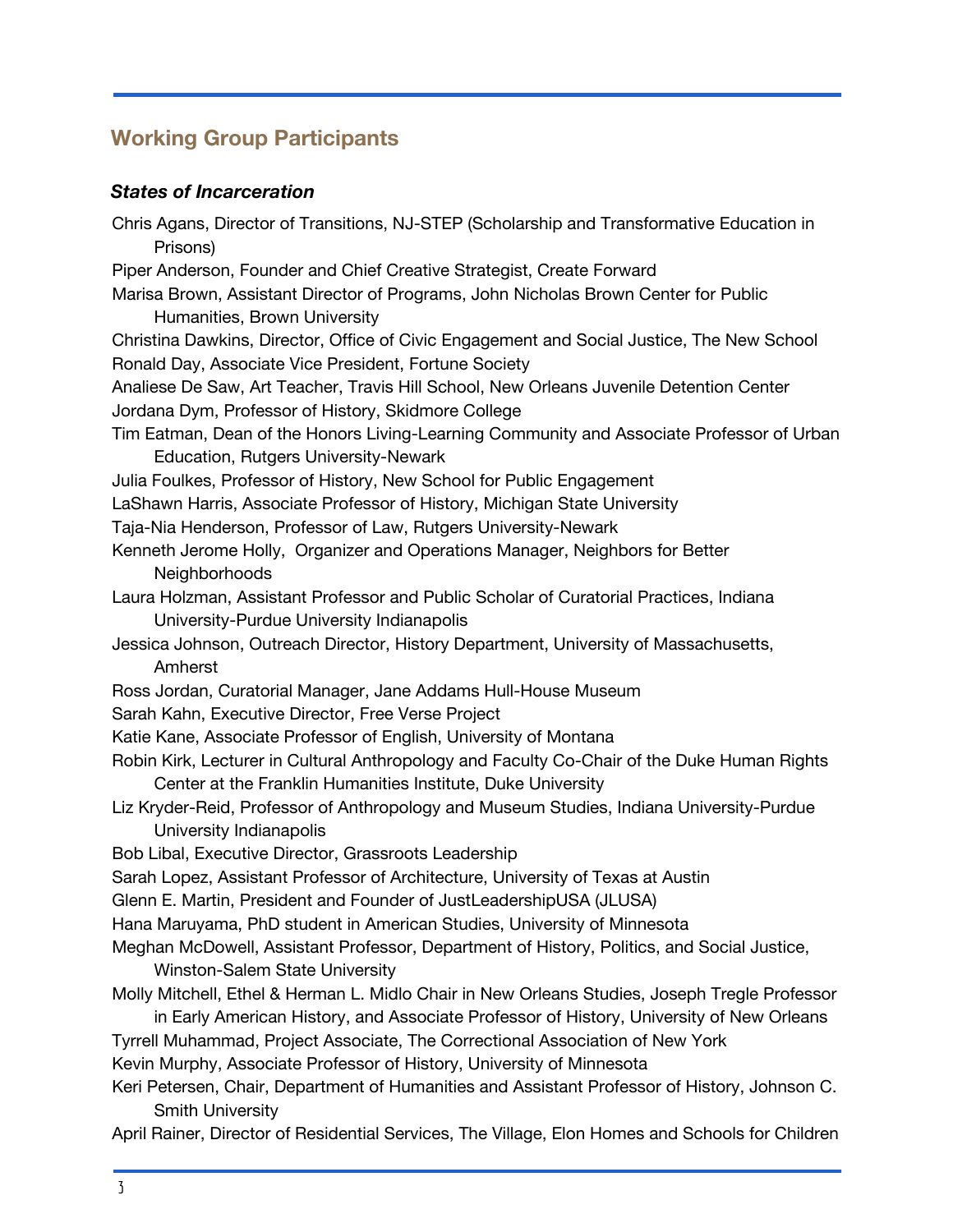- Tim Raphael, Associate Professor of Arts, Culture, and Media and Director of the Center for Migration and the Global City, Rutgers University-Newark
- Mary Rizzo, Professor of American Studies and Associate Director of Public and Digital Humanities Initiatives, Rutgers University-Newark
- Patricia Robinson, Dean, Social Science and Business Division, College of the Canyons
- Leah Sarat, Assistant Professor, School of Historical, Philosophical, and Religious Studies, Arizona State University
- Tom Scheinfeldt, Associate Professor of Digital Media and Design and Director of Digital Humanities in the Digital Media Center, University of Connecticut, Storrs
- Carolyn Schutten, PhD Candidate, History, University of California, Riverside
- Jennifer Scott, Director, Jane Addams Hull-House Museum
- Tasneem Siddiqui, Assistant Professor, Department of History, Politics, and Social Justice, Winston-Salem State University
- Ronald Simpson-Bey, Alumni Associate, JustLeadership, USA
- Radhika Subramaniam, Assistant Professor, School of Art and Design, History, and Theory, and Director and Chief Curator, Sheila C. Johnson Design Center, Parsons School of Design
- Andy Urban, Assistant Professor of American Studies and History, Rutgers University-New **Brunswick**

Chia-Chia Wang, Organizing and Advocacy Director, American Friends Service Committee

- Karen Wheel-Carter, Associate Chair and Associate Professor, Legal Environment of Business, Perimeter College at Georgia State University
- Breea Willingham, Assistant Professor, Department of Criminal Justice, State University of New York at Plattsburgh
- Rafi Youatt, Associate Professor of Politics and Chair of Environmental Studies, The New **School**

## *Initiative on Migration and Environmental/Climate Justice*

Marco Armiero, Director, Environmental Humanities Lab, Royal Institute of Technology, Stockholm and Senior Researcher, Institute for the Study of Mediterranean Societies, Italian National Research Council

Andrew Baldwin, Associate Professor in the Department of Geography, Durham University

- Ana Baptista, Assistant Professor, Professional Practice, Environmental Policy and Sustainability Management, and Associate Director, Tishman Environment & Design Center (TEDC), The New School
- Diana Bocarejo, Profesora Asociada, Escuela de Ciencias Humanas, Universidad del Rosario, Bogotá
- Marisa Brown, Assistant Director of Programs, John Nicholas Brown Center for Public Humanities, Brown University
- Rosa Cabrera, Director, Rafael Cintrón Ortiz Latino Cultural Center, University of Illinois at Chicago
- John Clinton, Associate Professor, Environmental Policy and Sustainability Management, The New School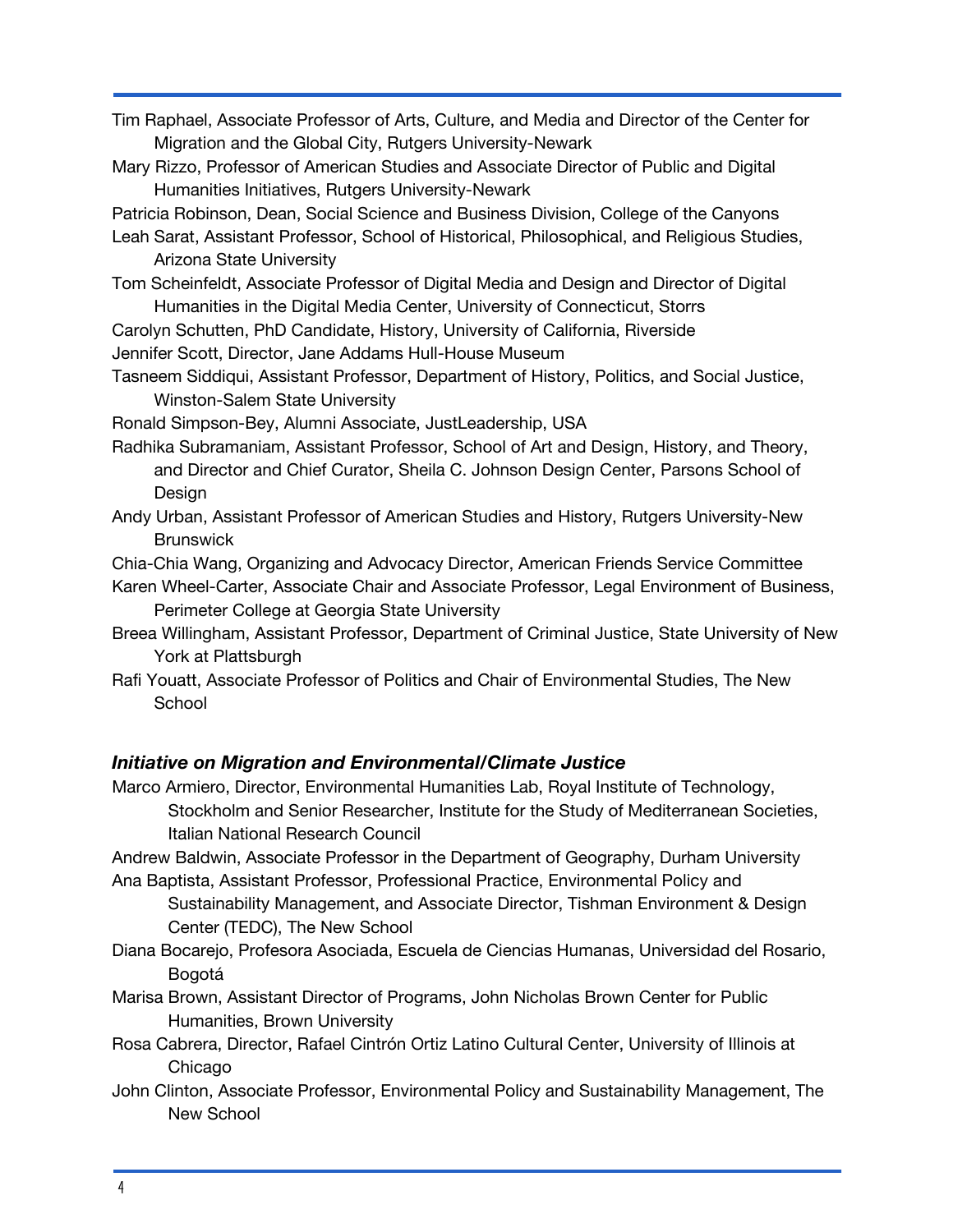Michelle DePass, Dean of Milano School of International Affairs, Management, and Urban Policy and Tishman Professor of Environmental Policy and Management, The New School Jordana Dym, Professor of History, Skidmore College Tim Eatman, Dean of the Honors Living-Learning Community and Associate Professor of Urban Education, Rutgers University-Newark Lisa Fernandez, Associate Director, Yale Program on Climate Change Communication Paul Farber, Managing Director of the Penn Program in the Environmental Humanities Julia Foulkes, Professor of History, The New School David Glassberg, Professor of History and Interim Co-Director of the Public History Program, University of Massachusetts Amherst Wynnie-Fred Victor Hinds, Co-Chair, Newark Environmental Commission Laura Holzman, Assistant Professor and Public Scholar of Curatorial Practices, Indiana University-Purdue University Indianapolis Jessica Johnson, Outreach Director, History Department, University of Massachusetts Amherst Valerie Johnson, Director of Africana Women's Studies and Mott Distinguished Professor of Women's Studies, Bennett College Ross Jordan, Curatorial Manager, Jane Addams Hull-House Museum Sarah Kahn, Executive Director, Free Verse Project Katie Kane, Associate Professor of English, University of Montana Robin Kirk, Lecturer in Cultural Anthropology and Faculty Co-Chair of the Duke Human Rights Center at the Franklin Humanities Institute, Duke University Steve Kroll-Smith, Professor of Sociology, University of North Carolina, Greensboro Liz Kryder-Reid, Professor of Anthropology and Museum Studies, Indiana University-Purdue University Indianapolis Troy Livingston, Director, Science Gallery Lab Detroit at Michigan State University Sarah Lopez, Assistant Professor of Architecture, University of Texas at Austin April Merleaux, Assistant Professor of US Foreign Policy and Empire Studies, Hampshire **College** Hana Maruyama, PhD student in American Studies, University of Minnesota Melissa Miles, Organizer, Ironbound Community Corporation Molly Mitchell, Ethel & Herman L. Midlo Chair in New Orleans Studies, Joseph Tregle Professor in Early American History, and Associate Professor of History, University of New **Orleans** Maria del Carmen Moreno, Profesora de la División de Ciencias Sociales y Humanidades, Universidad Autónoma Metropolitana-Cuajimalpa Catalina Muñoz, Profesora Asociada, Departamento de Historia, Universidad de los Andes Kevin Murphy, Associate Professor of History, University of Minnesota Siona O'Connell, Lecturer, University of Pretoria, and Research Affiliate, Centre for Curating the Archive Aidil Oscariz, Vice President of Policy and Advocacy, Catalyst Miami Lisa Sun-Hee Park, Professor, Department of Asian American Studies and Department of

Feminist Studies, University of California-Santa Barbara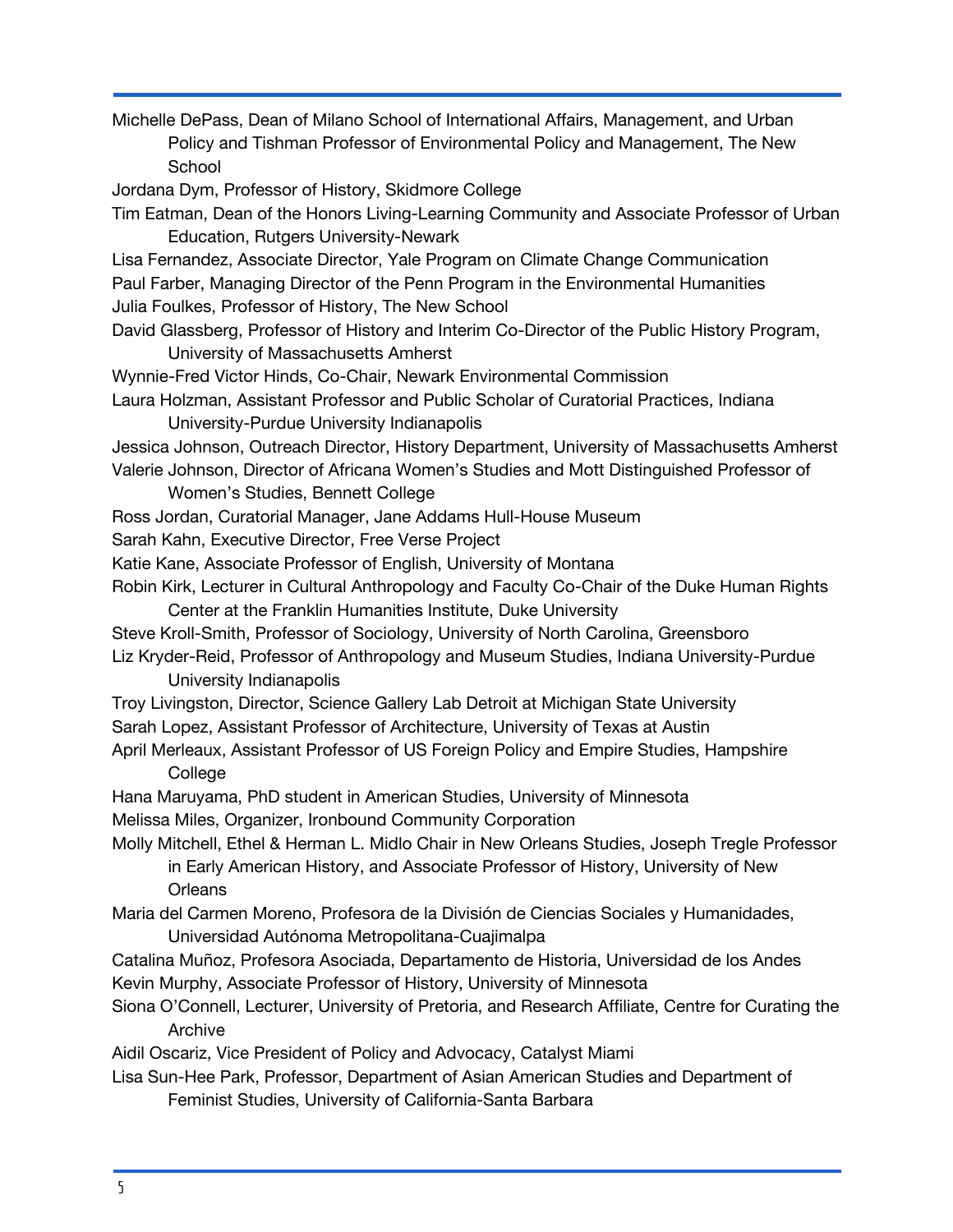| Center (TEDC), The New School                                                                 |
|-----------------------------------------------------------------------------------------------|
| Keri Petersen, Chair, Department of Humanities and Assistant Professor of History, Johnson C. |
| <b>Smith University</b>                                                                       |
| Tim Raphael, Associate Professor of Arts, Culture, and Media and Director of the Center for   |
| Migration and the Global City, Rutgers University-Newark                                      |
| Gray Read, Professor, School of Architecture, Florida International University                |
| Lena Reynolds, Civic Engagement Educator, Rafael Cintrón Ortiz Latino Cultural Center,        |
| University of Illinois at Chicago                                                             |
| Mary Rizzo, Professor of American Studies and Associate Director of Public and Digital        |
| Humanities Initiatives, Rutgers University-Newark                                             |
| Anne Rolfes, Founding Director, Louisiana Bucket Brigade                                      |

Adrienne Perovich, Manager of Operations and External Affairs, Tishman Environment & Design

- Tom Scheinfeldt, Associate Professor of Digital Media and Design and Director of Digital Humanities in the Digital Media Center, University of Connecticut, Storrs
- Carolyn Schutten, PhD Candidate, History, University of California, Riverside
- Jennifer Scott, Director, Jane Addams Hull-House Museum
- Arijit Sen, Associate Professor of Architecture and Urban Studies, University of Wisconsin-Milwaukee
- Amy Shannon, Senior Advisor, Alianza Americas
- Radhika Subramaniam, Assistant Professor, School of Art and Design, History, and Theory, Parsons School of Design, The New School
- Chandra Taylor, Senior Attorney, Southern Environmental Law Center
- Jeffrey Trzeciak, Director, Newark Public Library
- Andy Urban, Assistant Professor of American Studies and History, Rutgers University-New **Brunswick**
- Bethany Wiggin, Associate Professor of German and Founding Director of the Penn Program in Environmental Humanities, University of Pennsylvania
- Rafi Youatt, Associate Professor of Politics and Chair of Environmental Studies, The New **School**
- Nancy Zak, Community Outreach Director, Ironbound Community Corporation

### **Humanities Action Lab Team**

Anna Alves, Administrative Manager Aleia Brown, Program Manager, Initiative on Migration and Environmental/Climate Justice Catalina Muñoz, Fulbright Visiting Scholar Shana A. Russell, Program Manager, States of Incarceration Liz Sevcenko, Director Margie Weinstein, Associate Director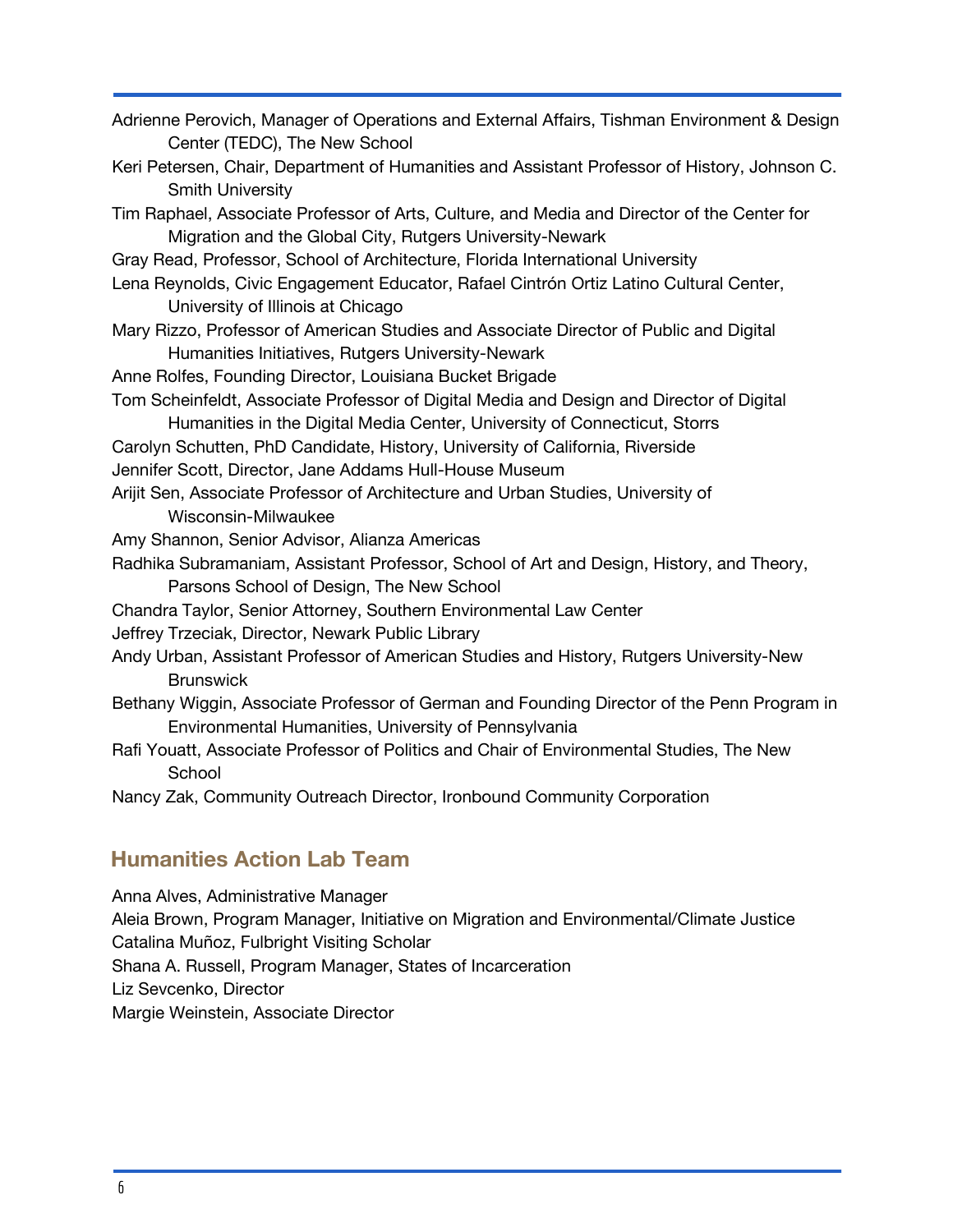

@humanities\_lab<br>#HALConvening

# To register: [HALConvening.eventbrite.com](http://halconvening.eventbrite.com/)

| Wednesday, October 18: States of Incarceration Exhibit Opening<br><b>Project for Empty Space, 2 Gateway Center</b> |                                                                                                                                                                                                                                                                                                                                                                                                                                                                                                                                                                                                                                                                                                                                                                                                                                                                                                                                                                                                                                                                              |  |  |
|--------------------------------------------------------------------------------------------------------------------|------------------------------------------------------------------------------------------------------------------------------------------------------------------------------------------------------------------------------------------------------------------------------------------------------------------------------------------------------------------------------------------------------------------------------------------------------------------------------------------------------------------------------------------------------------------------------------------------------------------------------------------------------------------------------------------------------------------------------------------------------------------------------------------------------------------------------------------------------------------------------------------------------------------------------------------------------------------------------------------------------------------------------------------------------------------------------|--|--|
| 6-8 pm                                                                                                             | Opening and Reception                                                                                                                                                                                                                                                                                                                                                                                                                                                                                                                                                                                                                                                                                                                                                                                                                                                                                                                                                                                                                                                        |  |  |
| Thursday, October 19: Reflecting on States of Incarceration<br>Express Newark, 54 Halsey St., 2nd Floor            |                                                                                                                                                                                                                                                                                                                                                                                                                                                                                                                                                                                                                                                                                                                                                                                                                                                                                                                                                                                                                                                                              |  |  |
| 8am                                                                                                                | Collective breakfast                                                                                                                                                                                                                                                                                                                                                                                                                                                                                                                                                                                                                                                                                                                                                                                                                                                                                                                                                                                                                                                         |  |  |
| $8:30$ am                                                                                                          | Registration                                                                                                                                                                                                                                                                                                                                                                                                                                                                                                                                                                                                                                                                                                                                                                                                                                                                                                                                                                                                                                                                 |  |  |
| 9 am                                                                                                               | Introduction and Overview                                                                                                                                                                                                                                                                                                                                                                                                                                                                                                                                                                                                                                                                                                                                                                                                                                                                                                                                                                                                                                                    |  |  |
| 9:30 am - 10:15 am                                                                                                 | Keynote:<br>Criminal Justice in the Age of Trump<br>Glenn Martin (President and Founder, JLUSA)                                                                                                                                                                                                                                                                                                                                                                                                                                                                                                                                                                                                                                                                                                                                                                                                                                                                                                                                                                              |  |  |
| 10:15 am                                                                                                           | <b>Break</b>                                                                                                                                                                                                                                                                                                                                                                                                                                                                                                                                                                                                                                                                                                                                                                                                                                                                                                                                                                                                                                                                 |  |  |
| 10:30 am - 12pm                                                                                                    | Exploring the Impact of States of Incarceration on Current Partner<br><b>Institutions and Communities</b><br>Moderator: Tim Eatman (Rutgers University)<br>Panelists:<br>Marisa Brown (Brown University)<br>Chris Agans (NJSETP)<br>$\bullet$<br>Molly Mitchell (University of New Orleans) & Analiese De Saw (Travis<br>Hill School)<br><b>Breakout Session:</b><br>Share one skillset, experience, or body of knowledge that you can<br>contribute to the sustainability and long term impact of States of<br>Incarceration.<br>Panelists:<br>• Piper Anderson (Create Forward)<br>Julia Foulkes (The New School) & Ronald Day (The Fortune Society)<br><b>Breakout Session:</b><br>What lasting impact did States of Incarceration have on your<br>$\bullet$<br>institution and/or local community?<br>What structures of support can the HAL Hub put in place to ensure<br>$\bullet$<br>sustainable and long-term impact on institutions and communities<br>that host the project, including equitable partnerships between<br>universities and community organizations? |  |  |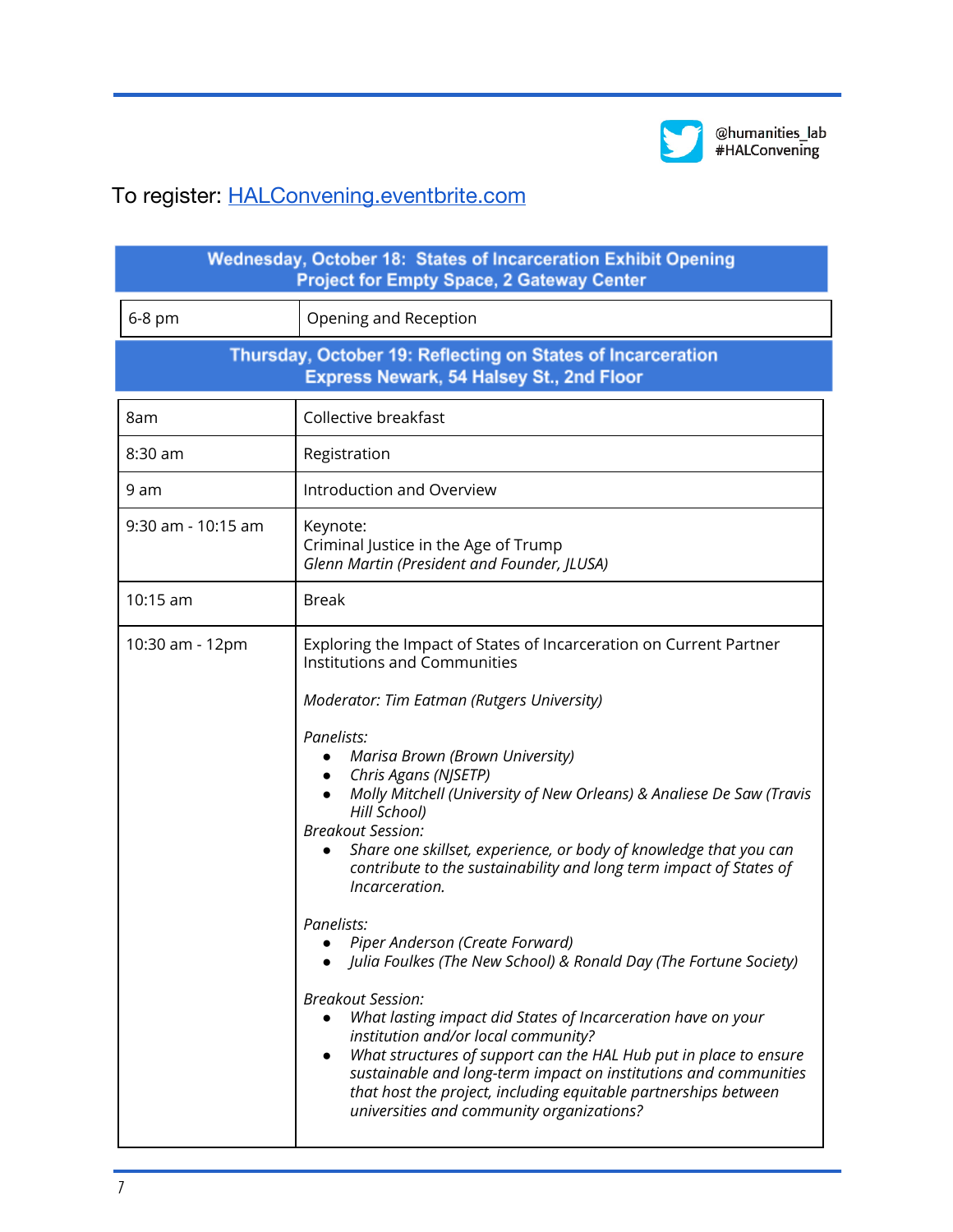| 12pm              | Collective lunch                                                                                                                                                                                                                                                                                                                                                                                                                                                                                                                                                                                                                                                                                                                                                                                                       |
|-------------------|------------------------------------------------------------------------------------------------------------------------------------------------------------------------------------------------------------------------------------------------------------------------------------------------------------------------------------------------------------------------------------------------------------------------------------------------------------------------------------------------------------------------------------------------------------------------------------------------------------------------------------------------------------------------------------------------------------------------------------------------------------------------------------------------------------------------|
| 1:15 pm - 3:15 pm | Future Plans for States of Incarceration<br>Panelists:<br>Keri Petersen (Johnson C. Smith University) & April Rainer (Elon<br>Homes and Schools for Children)<br>Breea Willingham (SUNY Plattsburgh) & Tyrrell Muhammad<br>(Correctional Association of New York)<br>Tasneem Siddiqui & Meghan McDowell (Winston Salem State<br>University), and Kenneth Holly (Neighbors for Better<br>Neighborhoods)<br><b>Breakout Session</b><br>Panelists:<br>LaShawn Harris (Michigan State University) & Ronald Simpson-Bey<br>(JLUSA)<br>Katie Kane (University of Montana) & Sarah Kahn (Free Verse)<br><b>Breakout Session:</b><br>As a group, identify one tangible action that the HAL Hub can do to<br>make the most effective intervention in our local contexts and in the<br>national discourse on mass incarceration. |
| 3:15 pm           | <b>Break</b>                                                                                                                                                                                                                                                                                                                                                                                                                                                                                                                                                                                                                                                                                                                                                                                                           |
| 3:30 pm - 5 pm    | HAL Strategic Planning Session I<br>(Closed session for HAL partners)                                                                                                                                                                                                                                                                                                                                                                                                                                                                                                                                                                                                                                                                                                                                                  |

# Friday, October 20: Imagining HAL's Future: HAL Strategic and Project Planning<br>Express Newark, 54 Halsey St., 2nd Floor

| 8am                | Collective breakfast                                                                                                                                                                                                                                                                                                                                                                              |
|--------------------|---------------------------------------------------------------------------------------------------------------------------------------------------------------------------------------------------------------------------------------------------------------------------------------------------------------------------------------------------------------------------------------------------|
| 9 am - 11:30 am    | HAL Strategic Planning Session II<br>(Closed session for HAL partners)                                                                                                                                                                                                                                                                                                                            |
| 11:30 am           | Collective lunch                                                                                                                                                                                                                                                                                                                                                                                  |
| 12:30 pm - 2:45 pm | Current Challenges: Migration and Environmental/Climate Justice<br>Panelists:<br>Michelle DePass (The New School)<br>Lisa Park (University of California-Santa Barbara)<br>Lisa Fernandez (Yale Program on Climate Change Communications)<br><b>Breakout Session:</b><br>What should the project's goals be?<br>What should the project's values be?<br>Who should the project be accountable to? |
| $2:45$ pm          | Break                                                                                                                                                                                                                                                                                                                                                                                             |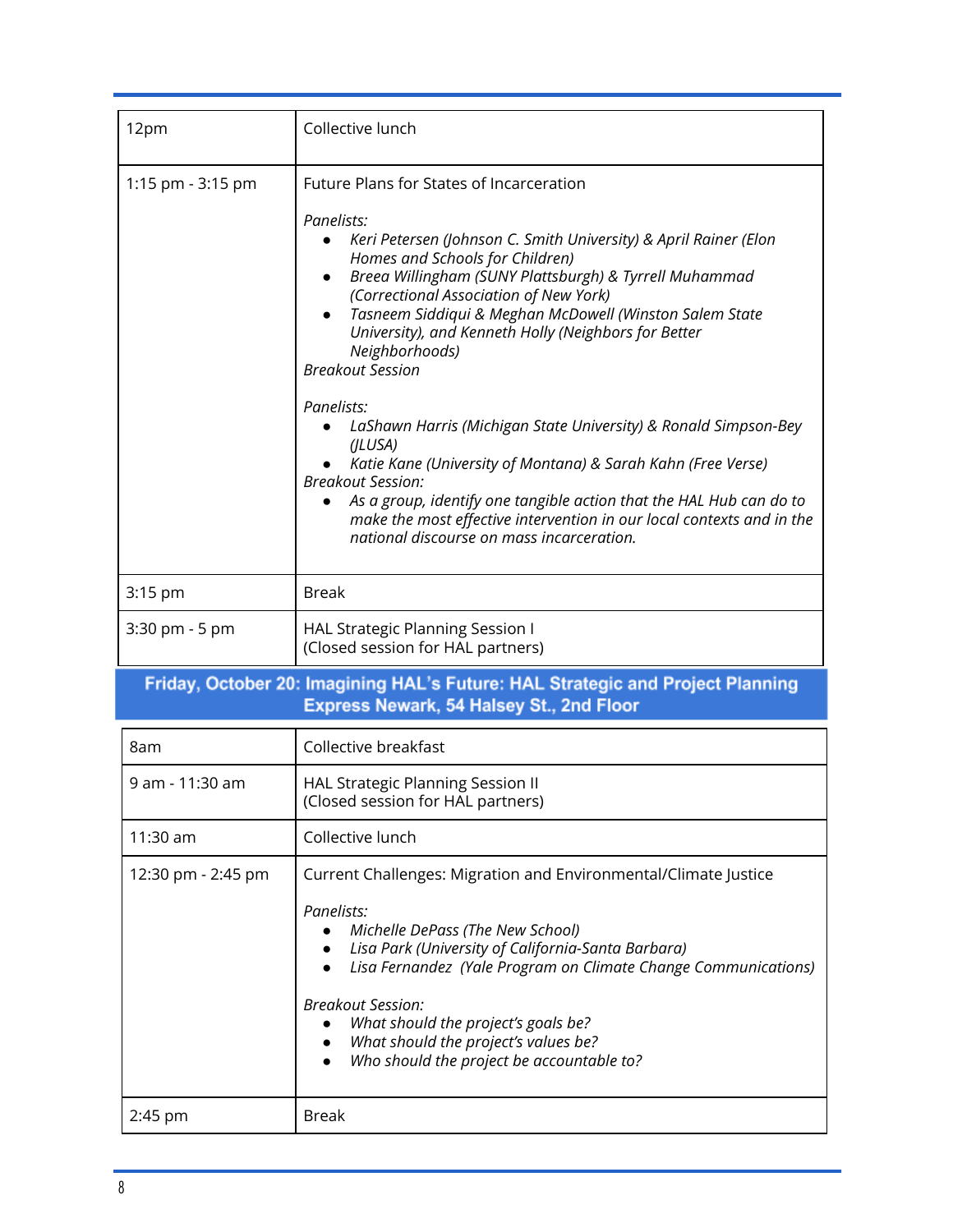| 3:00 pm - 5:15 pm  | How Did We Get Here: Roots and Genealogies of Migration and<br>Environmental/Climate Justice<br>Panelists:<br>Valerie Johnson (Bennett College)<br>Marco Armiero (KTH Environmental Humanities Laboratory)<br>Bethany Wiggin (Penn Program in Environmental Humanities)<br>$\bullet$<br><b>Breakout Session:</b><br>What shared/common questions should we investigate in each of<br>our localities?<br>What histories should we explore in our places? How will these<br>$\bullet$                                                                                                                                                                                                                                                                                                   |
|--------------------|---------------------------------------------------------------------------------------------------------------------------------------------------------------------------------------------------------------------------------------------------------------------------------------------------------------------------------------------------------------------------------------------------------------------------------------------------------------------------------------------------------------------------------------------------------------------------------------------------------------------------------------------------------------------------------------------------------------------------------------------------------------------------------------|
|                    | histories help address the contemporary challenges articulated by<br>our first speakers, and the goals and values we defined in the<br>previous session?                                                                                                                                                                                                                                                                                                                                                                                                                                                                                                                                                                                                                              |
|                    | Who should be involved and how? What are the best practices for<br>working with marginalized perspectives around these issues?                                                                                                                                                                                                                                                                                                                                                                                                                                                                                                                                                                                                                                                        |
|                    | Saturday, October 21: Imagining HAL's Future: HAL Strategic and Project Planning                                                                                                                                                                                                                                                                                                                                                                                                                                                                                                                                                                                                                                                                                                      |
|                    | Crystal Ballroom, Robert Treat Hotel, 50 Park Place                                                                                                                                                                                                                                                                                                                                                                                                                                                                                                                                                                                                                                                                                                                                   |
| 8:30am             | Collective breakfast                                                                                                                                                                                                                                                                                                                                                                                                                                                                                                                                                                                                                                                                                                                                                                  |
| 9:00 am - 11:15 am | Imagining Local Stories of Migration and Environmental/Climate Justice                                                                                                                                                                                                                                                                                                                                                                                                                                                                                                                                                                                                                                                                                                                |
|                    | Panelists:<br>Tim Raphael (RU-N) and Melissa Miles (Ironbound Community<br>Corporation)<br>Rosa Cabrera, (Rafael Cintrón Ortiz Latino Cultural Center,<br>University of Illinois) and Amy Shannon (Alianza America-Chicago)<br>Gray Read (Florida International University) and Aidil Oscariz<br>(Catalyst Miami)<br>Catalina Muñoz (Universidad de los Andes, Bogotá) and Diana<br>Bocarejo (Universidad del Rosario, Bogotá)<br>Local Stories Brainstorming Session:<br>What connections or themes do you see among the local stories:<br>What are some common questions we can all investigate?<br>What perspectives are missing from the local stories?<br>What ideas did you like or do you have for how students and<br>community partners can research and tell these stories? |
| 11:15 am           | Collective lunch                                                                                                                                                                                                                                                                                                                                                                                                                                                                                                                                                                                                                                                                                                                                                                      |
| 12:00 pm - 2:45 pm | Project Design<br>(Closed session for HAL partners)                                                                                                                                                                                                                                                                                                                                                                                                                                                                                                                                                                                                                                                                                                                                   |
| 2:45 pm - 3:00 pm  | Next Steps and Adjourn                                                                                                                                                                                                                                                                                                                                                                                                                                                                                                                                                                                                                                                                                                                                                                |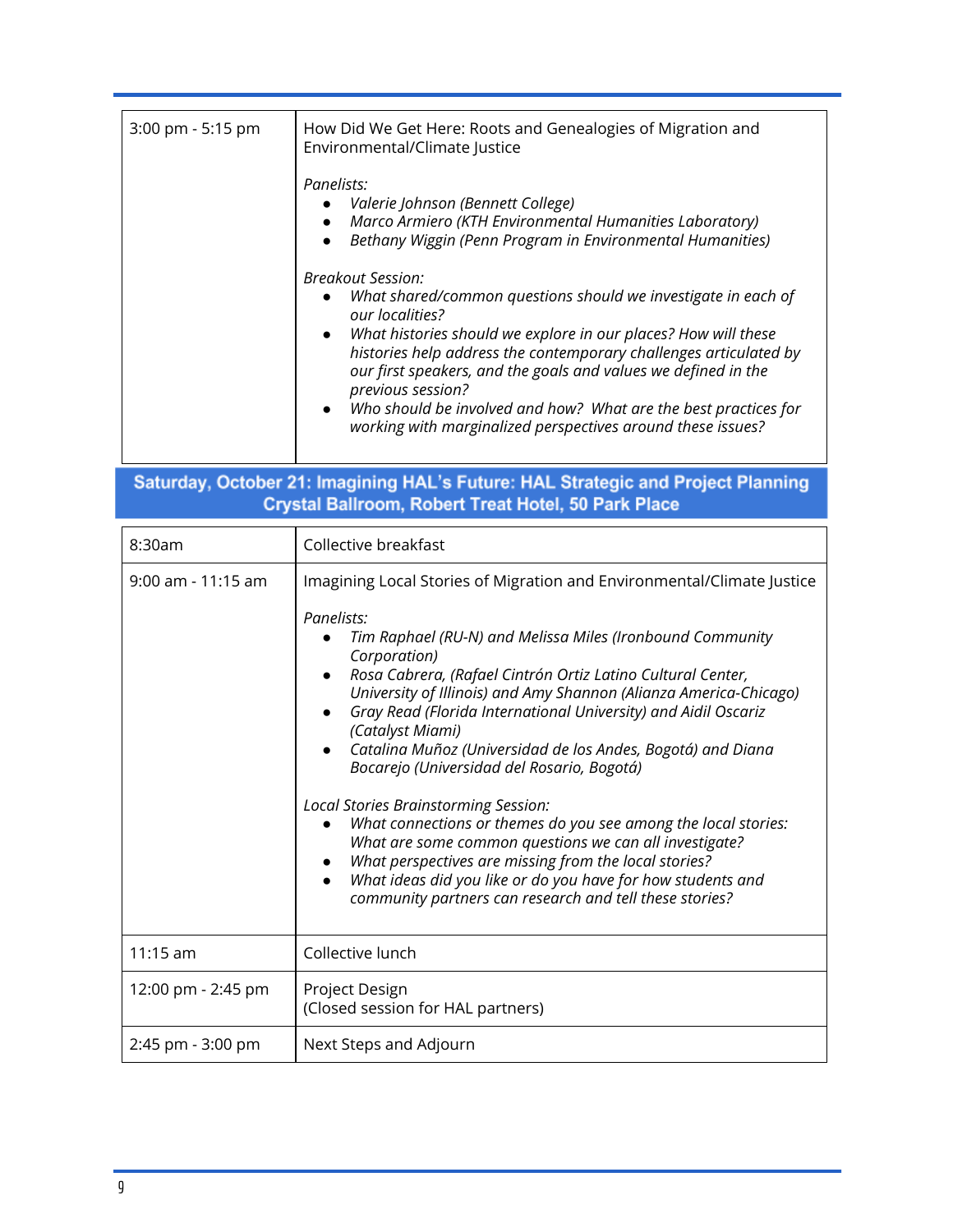# **HAL October 2017 Convening Map**



## **Directions to Project for Empty Space**

*2 Gateway Center*

#### **From Newark Penn Station:**

Follow signs to the Gateway Center. From the PATH platform, take the escalator down to the entrance of the glass overpass that leads to the Center. If you're coming from street level in the station, follow signs to escalator five (5) towards the Hilton/Gateway Center. Go across the glass overpass. Follow this path until you get to the gallery. On your way you'll pass the Hilton Hotel on your right, and a New York Sports Club, also on the right. You'll go up a short flight of stairs and be in another glass portal. Go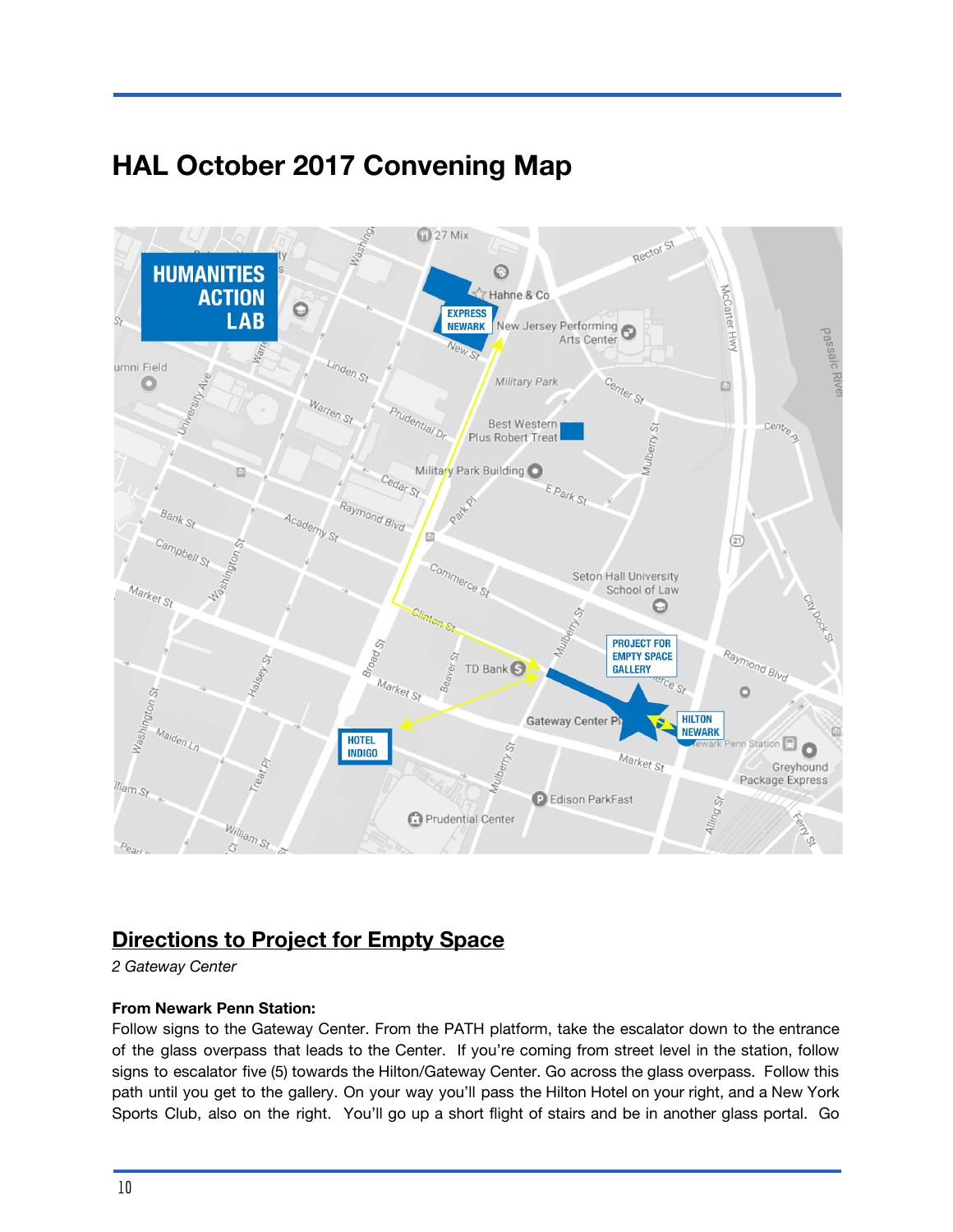through the second enclosed skyway. You'll see NJTV followed by Project For Empty Space on your right. (3 min. walk)

#### **From Hotel Indigo:**

Exit the hotel and turn right. Continue on Broad St until you arrive at Market St. Turn right onto Market St. Continue on Market St. until you reach the corner of Market St. and Mulberry St. Enter the building on 100 Mulberry St and walk up the stairs to the second floor. Go straight through the concourse and the gallery will be on your left. (8 min. walk)

#### **From Hilton Hotel:**

Ask the Hotel front desk to point you to the exit that leads to the Gateway Center without going on the street. Exit the hotel and turn right. You'll go up a short flight of stairs and walk through a glass overpass. You'll see NJTV followed by Project For Empty Space on your right. (2 min. walk)

#### **From the Hahne building:**

Exit the Hahne building on the Broad St. side. Turn right onto Broad St. Continue on Broad St. until you reach Market St. Turn left on Market St. Continue on Market St. until you reach the corner of Market St. and Mulberry St. Enter the building on 100 Mulberry St and walk up the stairs to the second floor. Go straight through the concourse and the gallery will be on your left.

## **Directions to Express Newark:**

*Hahne Building. Entrance at 54 Halsey Street or at 633 Broad Street. 2nd Floor*

#### **From Newark Penn Station:**

Exit using the front main entrance of the station and turn left towards Market St. Turn right onto Market St. Continue on Market St. (away from Penn Station) until you arrive at Broad St. Turn right onto Broad St until you reach the Hahne Building at 633 Broad St. It will be on your left. Enter the building through the set of doors just past Whole Foods. Walk up the stairs and Express Newark is on the 2nd floor. Elevators are located just past the staircase on the right. (12 min. walk)

#### **From Hotel Indigo:**

Leave the hotel and turn right. Continue on Broad St until you reach the Hahne Building at 633 Broad St. It will be on your left. Enter the building through the set of doors just past Whole Foods. Walk up the stairs and Express Newark is on the 2nd floor. Elevators are located just past the staircase on the right. (10 min. walk)

#### **From Hilton Hotel:**

Exit the Hilton on Market St. and turn right. Continue on Market St. (away from Penn Station) until you arrive at Broad St. Turn right onto Broad St until you reach the Hahne Building at 633 Broad St. It will be on your left. Enter the building through the set of doors just past Whole Foods. Walk up the stairs and Express Newark is on the 2nd floor. Elevators are located just past the staircase on the right. (11 min. walk)